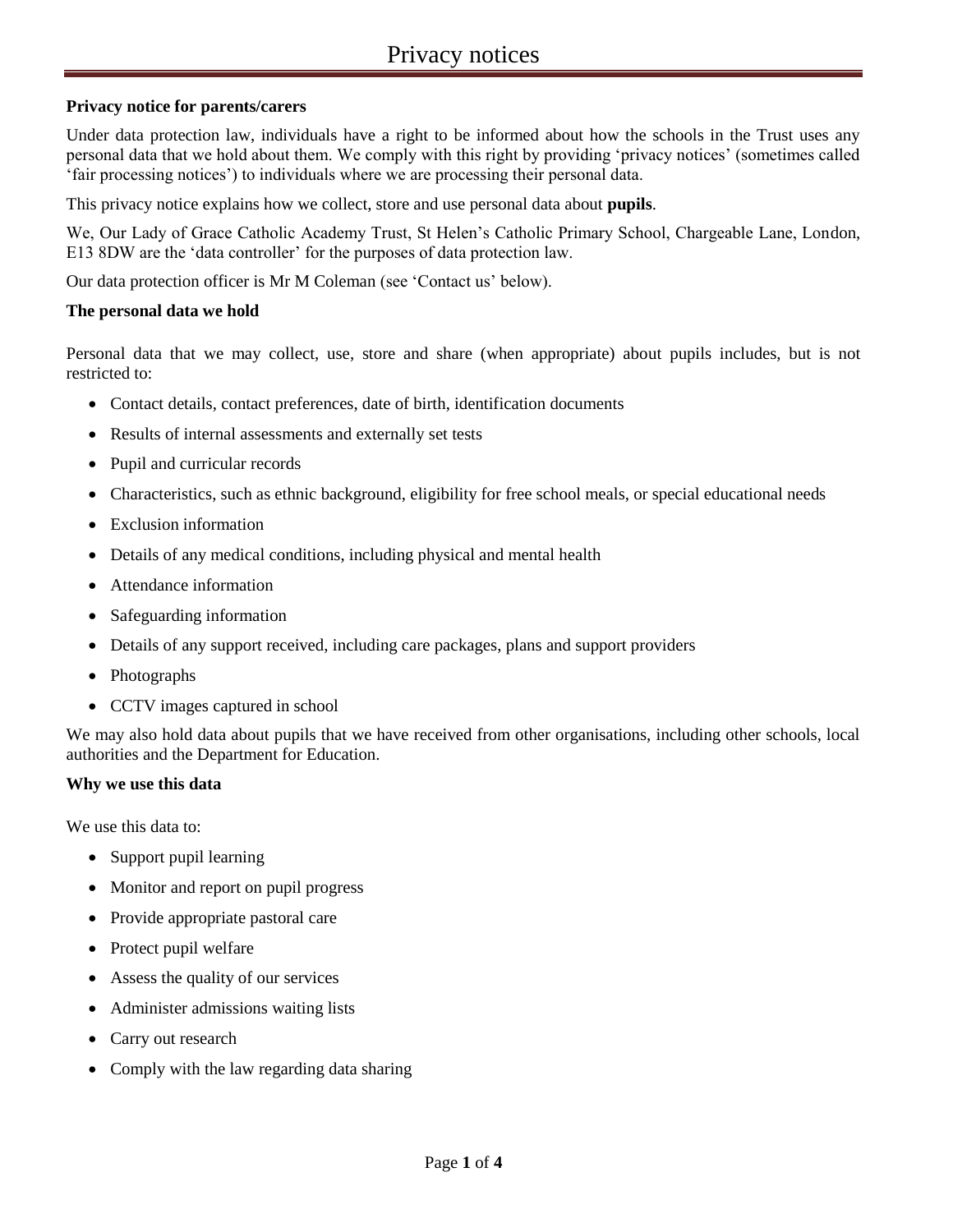# **Our legal basis for using this data**

We only collect and use pupils' personal data when the law allows us to. Most commonly, we process it where:

- We need to comply with a legal obligation
- We need it to perform an official task in the public interest

Less commonly, we may also process pupils' personal data in situations where:

- We have obtained consent to use it in a certain way
- We need to protect the individual's vital interests (or someone else's interests)

Where we have obtained consent to use pupils' personal data, this consent can be withdrawn at any time. We will make this clear when we ask for consent, and explain how consent can be withdrawn.

Some of the reasons listed above for collecting and using pupils' personal data overlap, and there may be several grounds which justify our use of this data.

# **Collecting this information**

While the majority of information we collect about pupils is mandatory, there is some information that can be provided voluntarily.

Whenever we seek to collect information from you or your child, we make it clear whether providing it is mandatory or optional. If it is mandatory, we will explain the possible consequences of not complying.

## **How we store this data**

We keep personal information about pupils while they are attending our school. We may also keep it beyond their attendance at our school if this is necessary in order to comply with our legal obligations. Our Records Management policy sets out how long we keep information about pupils.

A copy of our Records Management Policy is available on request from the school.

# **Data sharing**

We do not share information about pupils with any third party without consent unless the law and our policies allow us to do so.

Where it is legally required, or necessary (and it complies with data protection law) we may share personal information about pupils with:

- Our local authority to meet our legal obligations to share certain information with it, such as safeguarding concerns and exclusions
- The Department for Education to meet our legal obligations to share certain information with it, such as safeguarding concerns and exclusions
- The pupil's family and representatives to meet our legal obligations to share certain information with it, such as safeguarding concerns and exclusions
- Educators and examining bodies to enable them to provide the service we have contracted them for
- Our regulators Ofsted, Diocese of Brentwood - to meet our legal obligations to share certain information with it, such as safeguarding concerns and exclusions
- Suppliers and service providers to enable them to provide the service we have contracted them for
- Financial organisations to enable them to provide the service we have contracted them for
- Central and local government to meet our legal obligations to share certain information with it, such as safeguarding concerns and exclusions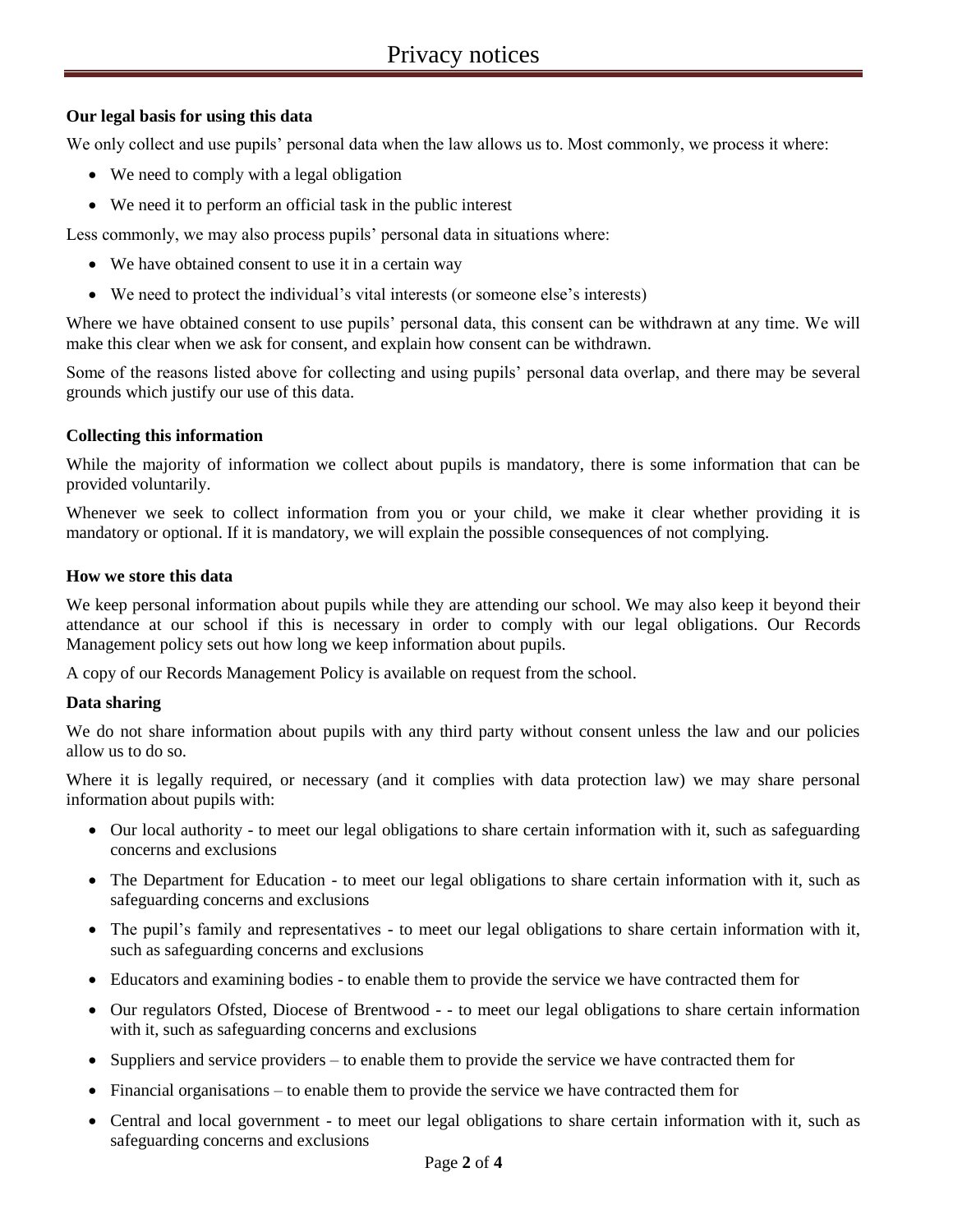- Our auditors to enable them to provide the service we have contracted them for
- Survey and research organisations to enable them to provide the service we have contracted them for
- Health authorities to meet our legal obligations to share certain information with it, such as safeguarding concerns
- Security organisations to enable them to provide the service we have contracted them for
- Health and social welfare organisations to meet our legal obligations to share certain information with it, such as safeguarding concerns and exclusions
- Professional advisers and consultants to enable them to provide the service we have contracted them for
- Charities and voluntary organisations to enable them to provide the service we have contracted them for
- Police forces, courts, tribunals to meet our legal obligations to share certain information with it, such as safeguarding concerns and exclusions
- Professional bodies to enable them to provide the service we have contracted them for

### **National Pupil Database**

We are required to provide information about pupils to the Department for Education as part of statutory data collections such as the school census and early years census.

Some of this information is then stored in the [National Pupil Database](https://www.gov.uk/government/publications/national-pupil-database-user-guide-and-supporting-information) (NPD), which is owned and managed by the Department for education and provides evidence on school performance to inform research.

The database is held electronically so it can easily be turned into statistics. The information is securely collected from a range of sources including schools, local authorities and exam boards.

The Department for Education may share information from the NPD with other organisations which promote children's education or wellbeing in England. Such organisations must agree to strict terms and conditions about how they will use the data.

For more information, see the Department's webpage on [how it collects and shares research data.](https://www.gov.uk/data-protection-how-we-collect-and-share-research-data)

You can als[o contact the Department for Education](https://www.gov.uk/contact-dfe) with any further questions about the NPD.

#### **Transferring data internationally**

Where we transfer personal data to a country or territory outside the European Economic Area, we will do so in accordance with data protection law.

#### **Parents and pupils' rights regarding personal data**

Individuals have a right to make a **'subject access request'** to gain access to personal information that the school holds about them.

Parents/carers can make a request with respect to their child's data where the child is not considered mature enough to understand their rights over their own data (usually under the age of 12), or where the child has provided consent.

Parents also have the right to make a subject access request with respect to any personal data the school holds about them.

If you make a subject access request, and if we do hold information about you or your child, we will:

- Give you a description of it
- Tell you why we are holding and processing it, and how long we will keep it for
- Explain where we got it from, if not from you or your child